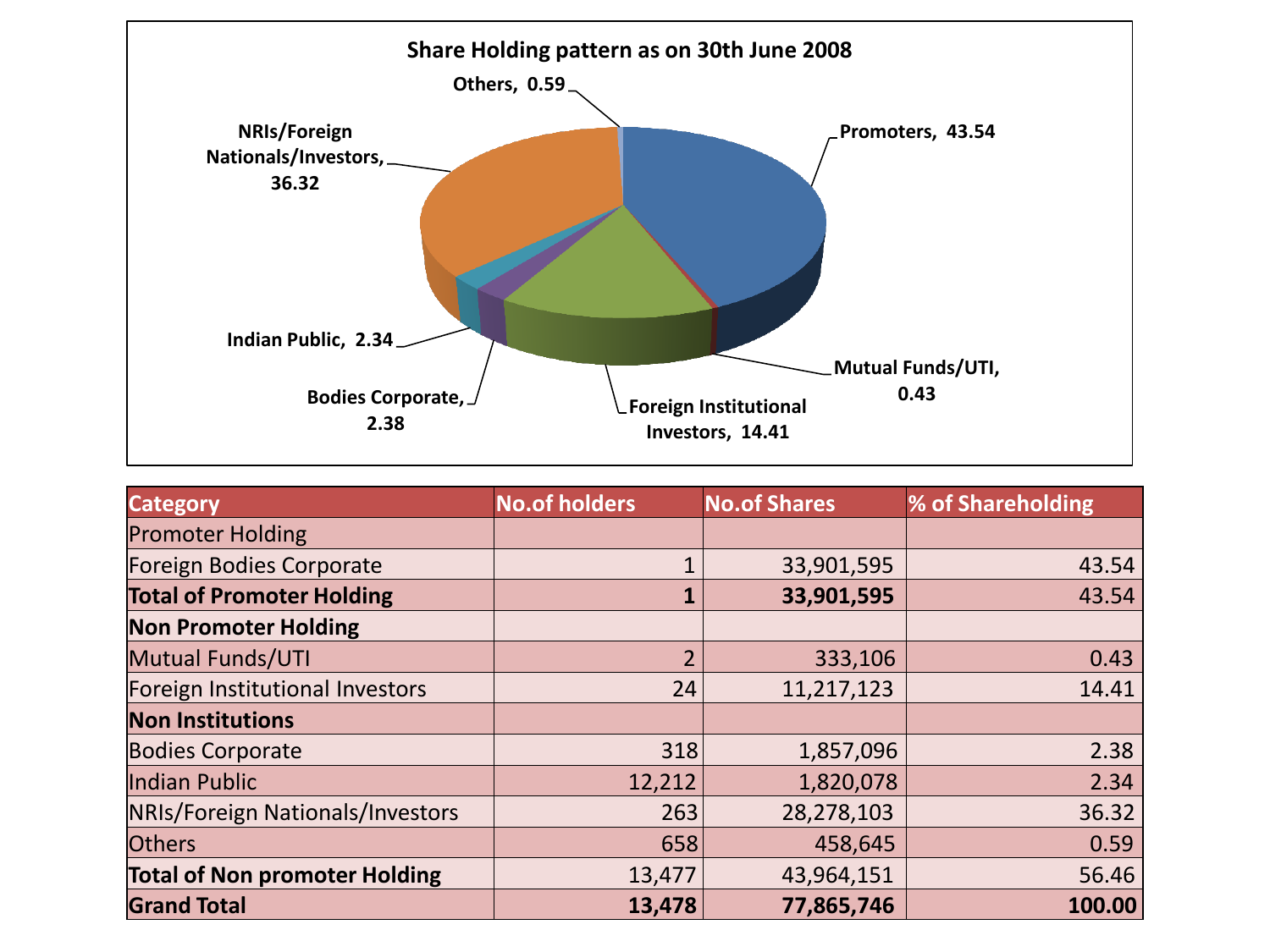|            | SHAREHOLDING PATTERN AS ON 30TH JUNE 2008                                           |                                     |                         |                                |                                     |                                        |
|------------|-------------------------------------------------------------------------------------|-------------------------------------|-------------------------|--------------------------------|-------------------------------------|----------------------------------------|
| Code       | <b>Category Category of Shareholder</b>                                             | Number of<br>shareholders of Shares | Total No.               | No. of Shares<br>held in Demat | <b>Total Shareholding</b><br>as a % | <b>Total Shareholding</b><br>as a % of |
|            |                                                                                     |                                     |                         | Form                           | of $(A+B)$                          | $(A+B+C)$                              |
| (A)        | Shareholding of Promoter and                                                        |                                     |                         |                                |                                     |                                        |
|            | <b>Promoter Group</b>                                                               |                                     |                         |                                |                                     |                                        |
| 1          | Indian                                                                              |                                     |                         |                                |                                     |                                        |
| (a)        | Individuals / Hindu Undivided Family                                                | 0                                   | $\overline{\mathbf{0}}$ | 0                              | 0.00                                | 0.00                                   |
| (b)        | Central government/ State Government                                                | $\mathbf 0$                         | $\mathsf{O}$            | O                              | 0.00                                | 0.00                                   |
| (c)        | Bodies Corporate                                                                    | $\mathbf 0$                         | 0                       | $\mathbf 0$                    | 0.00                                | 0.00                                   |
| (d)        | <b>Financial Institutions/Banks</b>                                                 | 0                                   | $\mathbf{0}$            | $\mathbf 0$                    | 0.00                                | 0.00                                   |
| (e)        | Any Other (specify)                                                                 | $\mathbf 0$                         | $\mathsf{O}$            | $\mathbf 0$                    | 0.00                                | 0.00                                   |
|            | Sub-Total (A) (1)                                                                   | $\mathbf 0$                         | 0                       | 0                              | 0.00                                | 0.00                                   |
|            |                                                                                     |                                     |                         |                                |                                     |                                        |
| 2          | Foreign                                                                             |                                     |                         |                                |                                     |                                        |
| (a)        | Individuals(Non resident individuals/foreign individuals<br><b>Bodies Corporate</b> | 0<br>1                              | 0<br>33,901,595         | 0<br>33,901,595                | 0.00<br>43.54                       | 0.00<br>43.54                          |
| (b)<br>(c) | Institutions                                                                        | $\mathbf 0$                         | 0                       | 0                              | 0.00                                | 0.00                                   |
| (d)        | Any Other (Specify)                                                                 | $\mathbf{0}$                        | $\mathbf{0}$            | 0                              | 0.00                                | 0.00                                   |
|            | Sub-Total (A) (2)                                                                   | 1                                   | 33,901,595              | 33,901,595                     | 43.54                               | 43.54                                  |
|            |                                                                                     |                                     |                         |                                |                                     |                                        |
|            | <b>Total Shareholding of Promoter</b><br>and Promoter Group (A)=(A) (1) +(A) (2)    | 1                                   | 33,901,595              | 33,901,595                     | 43.54                               | 43.54                                  |
| (B)        | <b>Public Shareholding</b>                                                          |                                     |                         |                                |                                     |                                        |
| (1)        | <b>Institutions</b>                                                                 |                                     |                         |                                |                                     |                                        |
| (a)        | Mutual Funds/ UTI                                                                   | 1                                   | 331682                  | 331,682                        | 0.43                                | 0.43                                   |
| (b)        | Financial Institutions / Banks                                                      | $\mathbf{1}$                        | 1.424                   | 1.424                          | 0.00                                | 0.00                                   |
| (c)        | Central Government/ State Government                                                | 0                                   | 0                       | 0                              | 0.00                                | 0.00                                   |
| (d)        | Venture Capital Funds                                                               | 0                                   | $\mathbf 0$             | $\mathbf 0$                    | 0.00                                | 0.00                                   |
| (e)        | <b>Insurance Companies</b>                                                          | $\mathbf 0$                         | 0                       | $\mathbf 0$                    | 0.00                                | 0.00                                   |
| (f)        | Foreign Institutional Investors                                                     | 24                                  | 11,217,123              | 11,217,123                     | 14.41                               | 14.41                                  |
| (g)<br>(h) | Foreign Venture Capital Investors<br>Any Other (Specify)                            | $\pmb{0}$<br>$\mathbf 0$            | 0<br>$\mathbf 0$        | 0<br>0                         | 0.00<br>0.00                        | 0.00<br>0.00                           |
|            |                                                                                     |                                     |                         |                                |                                     |                                        |
|            | Sub-Total (B)(1)                                                                    | 26                                  | 11,550,229              | 11,550,229                     | 14.83                               | 14.83                                  |
| (2)        | <b>Non Institutions</b>                                                             |                                     |                         |                                |                                     |                                        |
| (a)        | <b>Bodies Corporate</b>                                                             | 318                                 | 1,857,096               | 1,857,096                      | 2.38                                | 2.38                                   |
| (b)        | Individuals Holding nominal share capital                                           |                                     |                         |                                |                                     |                                        |
|            | i. upto Rs. 1 Lakh                                                                  | 12,200                              | 1,637,001               | 1,479,034                      | 2.10                                | 2.10                                   |
|            | ii. In excess of Rs. 1 Lakh<br>Any Other                                            | 12                                  | 183,077                 | 122,597                        | 0.24                                | 0.24                                   |
| c)         | <b>Clearing Member</b>                                                              | 78                                  | 13,378                  | 13,378                         | 0.02                                | 0.02                                   |
|            | Directors and their relatives                                                       | $\overline{2}$                      | 357,028                 | 63,946                         | 0.46                                | 0.46                                   |
|            | <b>Escrow Account</b>                                                               | $\mathbf{1}$                        | 415                     | 415                            | 0.00                                | 0.00                                   |
|            | Foreign Corporate Bodies                                                            | $\overline{a}$                      | 27,775,277              | 5,737,089                      | 35.67                               | 35.67                                  |
|            | <b>Hindu Undivided Families</b>                                                     | 570                                 | 81,935                  | 81,935                         | 0.11                                | 0.11                                   |
|            | Non resident Indian                                                                 | 258                                 | 494,326                 | 155,876                        | 0.63                                | 0.63                                   |
|            | Trust                                                                               | 7                                   | 5,889                   | 889                            | 0.01                                | 0.01                                   |
|            | Foreign Nationals                                                                   | 3                                   | 8,500                   | 0                              | 0.01                                | 0.01                                   |
|            | Sub-Total (B)(2)                                                                    | 13,451                              | 32,413,922              | 9,512,255                      | 41.63                               | 41.63                                  |
|            | Total Public Shareholding (B)=(B)(1)+(B)(2)                                         | 13,477                              | 43,964,151              | 21,062,484                     | 56.46                               | 56.46                                  |
|            | TOTAL (A)+(B)                                                                       | 13,478                              | 77,865,746              | 54,964,079                     | 100.00                              | 100.00                                 |
| (C)        | Shares held by Custodians and against which                                         | 0                                   | 0                       | 0                              | 0.00                                | 0.00                                   |
|            | depository receipts have been issued<br>Grand Total (A) $+(B) + (C)$                | 13,478                              | 77,865,746              | 54,964,079                     | 100.00                              | 100.00                                 |